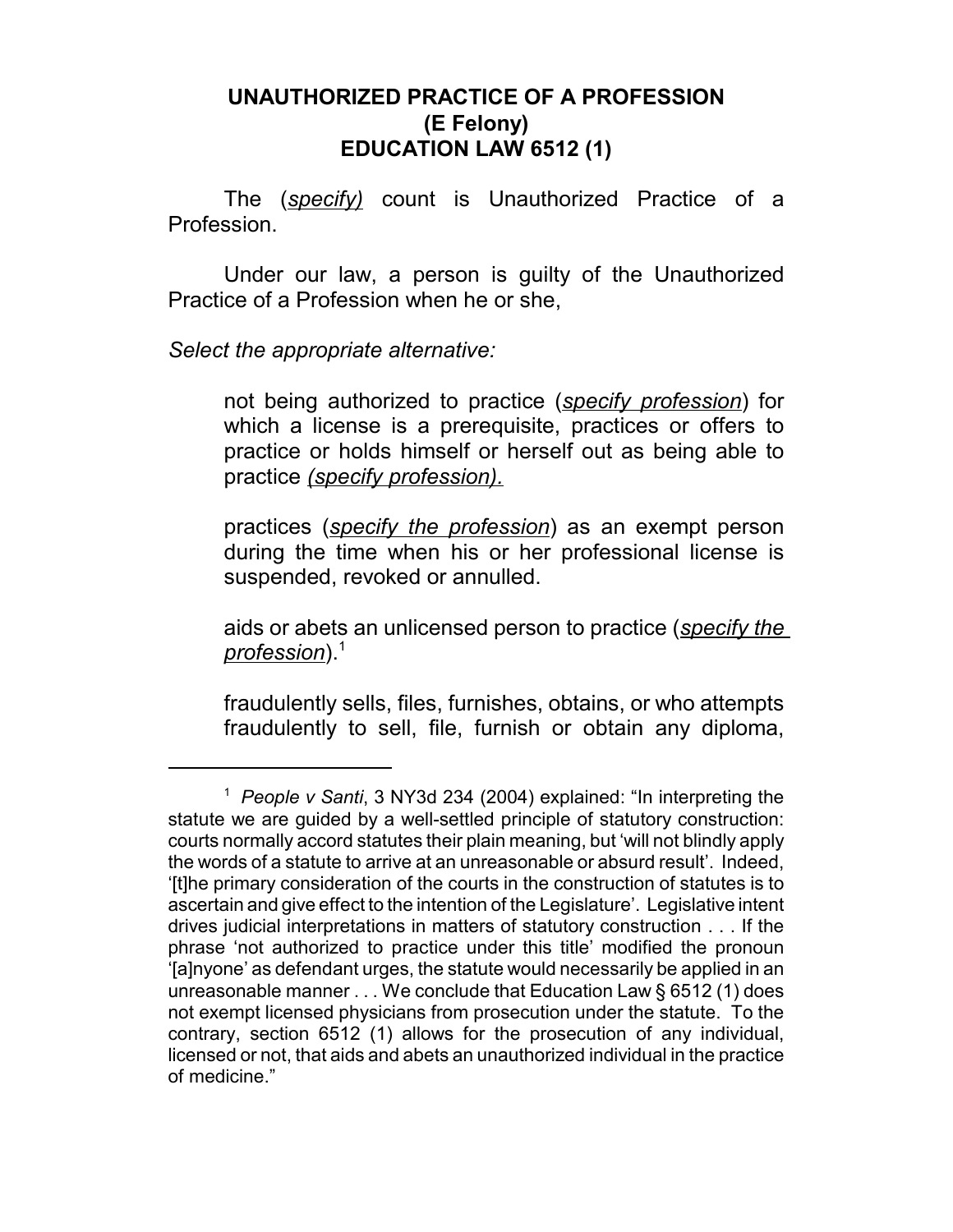license, record or permit purporting to authorize the practice of (*specify the profession*).

The following terms used in that definition have a special meaning:

To "practice" the profession of (*specify the object profession*) means to (*read the applicable portion of the statutory definition of the object profession*) 2 .

[An "exempt person" is (*read the applicable portion of the statutory definition for the object profession*) 3 .]

In order for you to find the defendant guilty of this crime, the People are required to prove, from all the evidence in this case, beyond a reasonable doubt, each of the following two elements:

1. That on or about (*date*), in the County of (*County*), the defendant, (*defendant's name*),

*Select the appropriate element two:*

2. not being authorized to practice (*specify the profession*) for which a license is a prerequisite, practiced or offered to practice or held himself or herself out as being able to practice *(specify the profession).*

2. practiced (*specify the profession*) as an exempt person during the time when his or her professional license was suspended, revoked or annulled.

2. aided or abetted an unlicensed person to practice (*specify the profession*).

2. fraudulently sold, filed, furnished, obtained, or attempted

 $2$  See Education Law §§ 6500 - 8800 for definitions of each profession.

<sup>&</sup>lt;sup>3</sup> See Education Law §§ 6500 - 8800 for definitions of each profession.